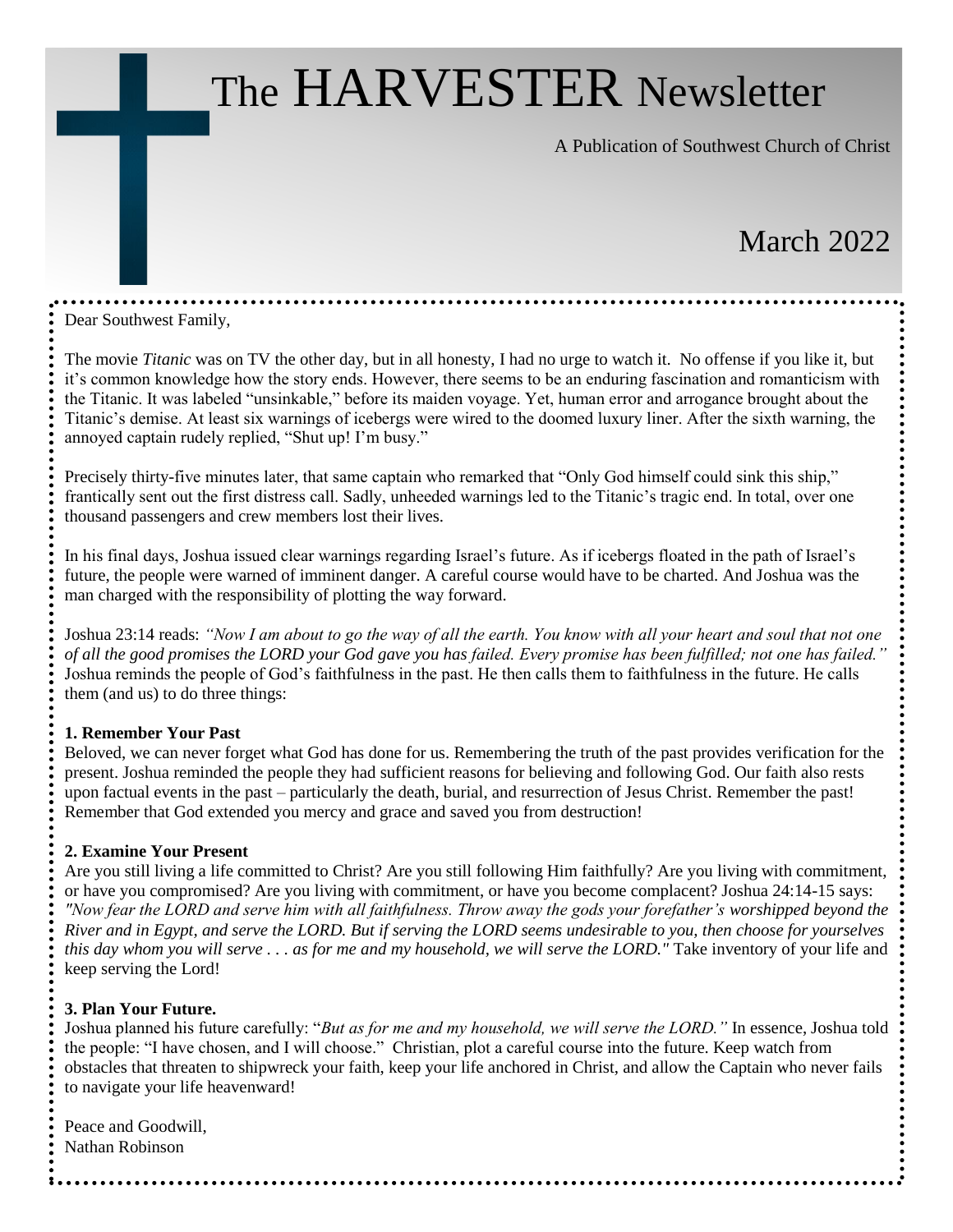### **Events & Information**

#### **Monthly Figures**

In- Service Attendance:

*"And they devoted themselves to the apostles' teaching and the fellowship, to the breaking of bread and the prayers"* (Acts 2:42). Thank you for your faithfulness church! We continue to have several folks watching online each week. Please continue to pray for our church family – both those in corporate worship and those being reached by our online ministry.

#### **Deacon's List:**

Chair: Audio/Visual: Jared Friedrichsen Secretary: Mike Bunn Parsonage: Maintenance: Lynn Hounshel Special Projects: TBD, Lynn, and Phil Friedrichsen Benevolence: Tony Storad Church (Building): Lynn Hounshel

We are continually blessed by the generosity of God's people. Thank you for your continued financial support so that we may meet the needs of our ministry staff, missionaries, benevolence ministry, and the general ministry of the church. For your convenience, we would like to remind you that online giving is available through our secure internet portal at *https://swccbarberton.com/giving.*

Thank you church family for your ongoing support of Southwest Church of Christ!

| <b>Weekly Need:</b> | <b>Weekly Need:</b> |
|---------------------|---------------------|
| General: \$3,300    | Missions: \$442     |

**Church Spring Clean-up:** On Saturday, April 2nd everyone is invited to pitch-in and help spruce up our building and grounds. For our members who would prefer to volunteer on a day without a crowd, please contact one of the Deacons or Nathan to schedule a time when you can help before Easter Sunday.

- **VBS news:** Monday June 13<sup>th</sup>, save the date! We need old newspapers- place your donations in Dan's office. Also, let Dan know if you're interested in volunteering. All help is welcomed!
- **Youth Easter Egg Hunt:** We are collecting individually wrapped candy for the egg hunt. No loose candy please. Place inside the container in the kitchen.
- **B.A.C.M. Food Pantry item:** Canned fruit and vegetables. Place items in the kitchen inside the BACM box.
- **Scrapbooking:** The group will be meeting on Saturday 3/19 from 10am to 5pm in the fellowship hall. Please bring a gallon drink and/or snack to share.
- **"Senior Moment":** Potluck at the church at 12noon on March 15. Bring a dish to share. Fun, food and fellowship! Let Karen Rummer know if you are able to attend.
- **Wednesday Night Live:** Coffee and fellowship begins at 6pm, and studies at 6:30pm. All ages are encouraged to attend. This is an excellent opportunity to bring your friends, family, or neighbors and get them plugged into learning God's Word. Our current series for the adult group is "The Prayers of Paul" led by Nathan Robinson.
- **Tuesday Morning Ladies Study:** Tuesday mornings at 10 am. We are using Jean E. Syswerda's book "Women of the Bible". Cost of the book is \$12. Questions, call Karen Rummer 330-671-7463.
- **Rahab Ministries:** They are a faith-based ministry devoted to rescuing and restoring victims of human trafficking. Please consider supporting this ministry financially. Checks may be sent to: Rahab Ministries, One Center for Leadership, 901 Tuscarawas Street, E. Canton, OH 44707
- **Looking for support?** Elders are available after every Sunday worship service, or by contacting the church office, to speak with you regarding prayer requests or offer spiritual guidance for your concerns.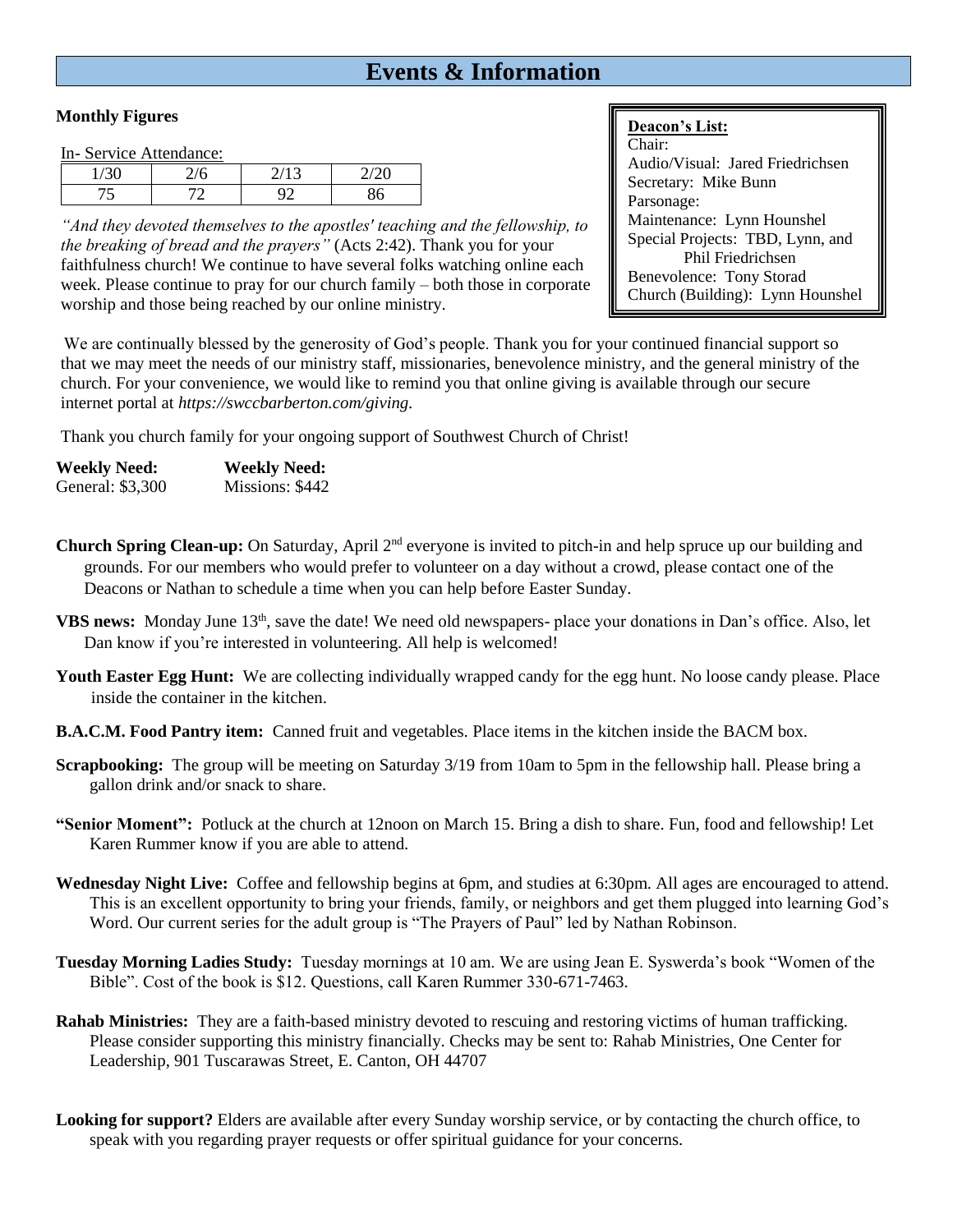*March*

| Sunday                                                                                                | Monday                                                   | Tuesday                               | Wednesday             | Thursday                      | Fríday                                                                                                                            | Saturday           |
|-------------------------------------------------------------------------------------------------------|----------------------------------------------------------|---------------------------------------|-----------------------|-------------------------------|-----------------------------------------------------------------------------------------------------------------------------------|--------------------|
| "In the beginning was<br>the Word, and the Word<br>was with God, and the<br>Word was God."<br>Johw1:1 |                                                          | $\mathbf 1$<br>Women's<br>Bible Study | $\overline{2}$<br>WNL | $\overline{\mathbf{3}}$       | 4                                                                                                                                 | 5                  |
| 6<br>$Jr.$ & Sr.<br>Hígh Youth<br>Group                                                               | 7                                                        | 8<br>Women's<br>Bible Study           | 9<br>WNL              | 10                            | 11                                                                                                                                | 12                 |
| 13<br>$Jr.$ & Sr.<br>Hígh Youth<br>Group                                                              | 14<br>15<br>Women's<br>Bible Study<br>"Seníor<br>Moment" |                                       | 16<br>WNL             | 17<br>St.<br>Patrick's<br>Day | 18                                                                                                                                | 19                 |
| 20<br>$Jr.$ & $Sr.$<br>Hígh Youth<br>Group                                                            | 21                                                       | 22<br>Women's<br>Bible Study          | 23<br>WNL             | 24                            | 25                                                                                                                                | 26<br>Scrapbooking |
| 27<br>Jr. & Sr.<br>Hígh Youth<br>Group                                                                | 28                                                       | 29                                    | 30<br>WNL             | 31                            | "And because you are<br>sons, God has sent the<br>Spírít of hís Son ínto our<br>hearts, crying, "Abba!<br>Father!"" Galatians 4:6 |                    |

| <b>BIRTHDAYS:</b> |                           |  |      | <b>ANNIVERSARIES:</b> |
|-------------------|---------------------------|--|------|-----------------------|
| 3/2               | <b>Treasure Kriston</b>   |  | 3/9  | Leo & Tanya Lenhart   |
| 3/4               | Heidi Klein               |  | 3/9  | Todd & Kim Yocum      |
| 3/5               | Rick Mitchell             |  | 3/15 | Roger & Sue Durst     |
| 3/7               | Ken Kriston               |  | 3/19 | Bryan & Genie Krunich |
| 3/7               | <b>Crystal Robinson</b>   |  |      |                       |
| 3/8               | Mindie Cromer             |  |      |                       |
| 3/8               | Tanya Lenhart             |  |      |                       |
| 3/11              | Cadence Brink             |  |      |                       |
| 3/15              | Abigail Robinson          |  |      |                       |
| 3/18              | Mike Bunn                 |  |      |                       |
| 3/22              | Kalib Cromer              |  |      |                       |
| 3/22              | Bryan Krunich             |  |      |                       |
| 3/23              | Gary Weinsheimer          |  |      |                       |
| 3/23              | Kim Yocum                 |  |      |                       |
| 3/26              | <b>Jared Friedrichsen</b> |  |      | Do you know someone   |
| 3/27              | Brevan Mitchell           |  |      | The HARVESTER?        |

| <b>BIRTHDAYS:</b>       |      | <b>ANNIVERSARIES:</b> |  |  |  |
|-------------------------|------|-----------------------|--|--|--|
| <b>Treasure Kriston</b> | 3/9  | Leo & Tanya Lenhart   |  |  |  |
| Heidi Klein             | 3/9  | Todd & Kim Yocum      |  |  |  |
| <b>Rick Mitchell</b>    | 3/15 | Roger & Sue Durst     |  |  |  |
| Ken Kriston             | 3/19 | Bryan & Genie Krunich |  |  |  |

Did you have a birthday or anniversary this month that we missed? Would you like to have your special day added to our calendar? Write your name, the occasion, and the date on the prayer tab in the bulletin. Place the tab in the offering plate on any Sunday. Or you may send an email to: kdbusch15@gmail.com, and I will gladly include your information.

**Do you know someone who would positively benefit from reading The HARVESTER? Our newsletter is now available on the Southwest Church of Christ webpage under the Ministries tab.**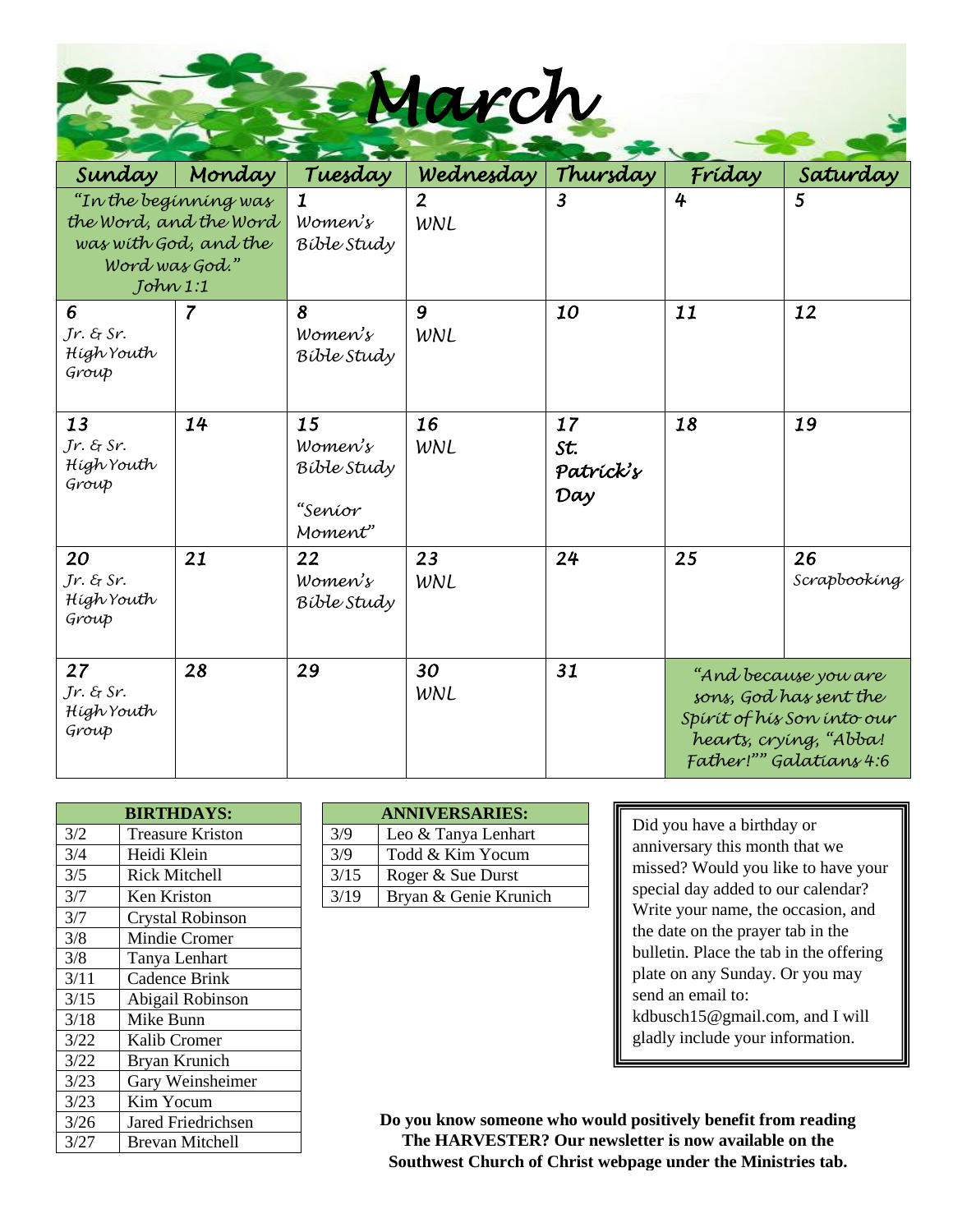## Growing Your Faith Kids Korner

*"These things God has revealed to us through the Spirit. For the Spirit searches everything, even the depths of God. For who knows a person's thoughts except the spirit of that person, which is in him? So also no one comprehends the thoughts of God except the Spirit of God." 1 Corinthians 2:10-11*

**Spend time with the Lord each day this month by reading the following scriptures. To help commit them to memory, write in a journal or notepad and review daily.**

| <b>MAR 1:</b>      | Joel 2:12-14            |
|--------------------|-------------------------|
| <b>MAR 2:</b>      | Joshua 1:5-9            |
| <b>MAR 3:</b>      | James 1:2-8             |
| MAR 4:             | James 1:9-12            |
| <b>MAR 5:</b>      | James 1:13-18           |
| MAR <sub>6</sub> : | Ephesians 2:4-10        |
| <b>MAR 7:</b>      | Ephesians 4:22-28       |
| <b>MAR 8:</b>      | Ephesians 4:29-32       |
| <b>MAR9:</b>       | Romans 15:1-6           |
| <b>MAR 10:</b>     | Psalm 91:1-4            |
| <b>MAR 11:</b>     | Psalm 91:5-8            |
| <b>MAR 12:</b>     | Psalm 91:9-13           |
| <b>MAR 13:</b>     | Psalm 91:14-16          |
| <b>MAR 14:</b>     | Galatians 5:13-15       |
| <b>MAR 15:</b>     | Galatians 6:1-6         |
| <b>MAR 16:</b>     | Galatians 6:7-10        |
| <b>MAR 17:</b>     | Psalm 62:1-5            |
| <b>MAR 18:</b>     | Psalm 62:6-10           |
| <b>MAR 19:</b>     | Psalm 20:1-5            |
| <b>MAR 20:</b>     | Psalm 61:1-5            |
| <b>MAR 21:</b>     | Isaiah 43:1-7           |
| <b>MAR 22:</b>     | Hebrews 6:13-16         |
| <b>MAR 23:</b>     | Hebrews $6:17-20$       |
| <b>MAR 24:</b>     | Matthew 5:13-16         |
| <b>MAR 25:</b>     | 1 Thessalonians 5:12-15 |
| <b>MAR 26:</b>     | 1 Thessalonians 5:16-22 |
| <b>MAR 27:</b>     | 1 Thessalonians 5:23-28 |
| <b>MAR 28:</b>     | Matthew 21:21-22        |
| <b>MAR 29:</b>     | James 3:13-15           |
| <b>MAR 30:</b>     | James 3:16-18           |
| <b>MAR 31:</b>     | Jeremiah 29:11          |
|                    |                         |

Scripture list courtesy of www.swtblessings.com



**"The grace of the Lord Jesus Christ and the love of God and the fellowship of the Holy Spirit be with you all". 2 Corinthians 13:14**

**Find the underlined words from the verse above in the word-search below.** 

| F            | $\bf J$                   |                |                 |       |                                      |              | $C$ $E$ $G$ $B$ $E$ $H$ $A$ |              | J            | G            |
|--------------|---------------------------|----------------|-----------------|-------|--------------------------------------|--------------|-----------------------------|--------------|--------------|--------------|
|              | $L$ $R$                   |                |                 |       |                                      |              | $M$ $A$ $N$ $V$ $T$ $P$     | N S          |              | $\mathbf R$  |
| G            | S                         |                |                 |       | $L \mid L \mid O \mid U \mid I \mid$ |              | W                           | D            | $\mathbf{Y}$ | $\mathbf{A}$ |
| $\bf{0}$     | U                         |                | $Z$ $L$ $L$ $A$ |       |                                      |              | $R \mid B \mid$             | $\mathbf E$  | $\mathbf{G}$ | $\mathbf C$  |
|              | $\mathbf{D}$ $\mathbf{S}$ | $\mathbf{F}$   |                 |       |                                      |              | $K$   O   M   I   N   T     |              | $\bf H$      | E            |
| P            | $\mathbf{O}$              | $S$ T          |                 |       | $R$ $W$ $P$ $V$                      |              |                             | $\mathbf{Y}$ | $\mathbf{A}$ | $\mathbf C$  |
| $\bf E$      | $\mathbf{G}$              | J <sub>1</sub> |                 |       | $L$ $D$ $I$ $S$                      |              | $\mathbf{M}$                | ${\bf P}$    | $\mathbf R$  | S            |
|              | $C$ $H$                   |                | $R$ $I$ $S$ $T$ |       |                                      | W            | $\mathbf{H}$                | $\mathbf{O}$ | L            | Y            |
| $\mathbf{A}$ | $\mathbf{Y}$              | $\mathbf 0$    |                 | U Z T |                                      | $\mathbf{R}$ | $\mathbf N$                 | $\mathbf{I}$ | S            | T            |
| L            | <b>W</b>                  |                | $W \perp I$     | T     | H                                    | $\mathbf{A}$ | $\bf K$                     | B            | P            | E            |